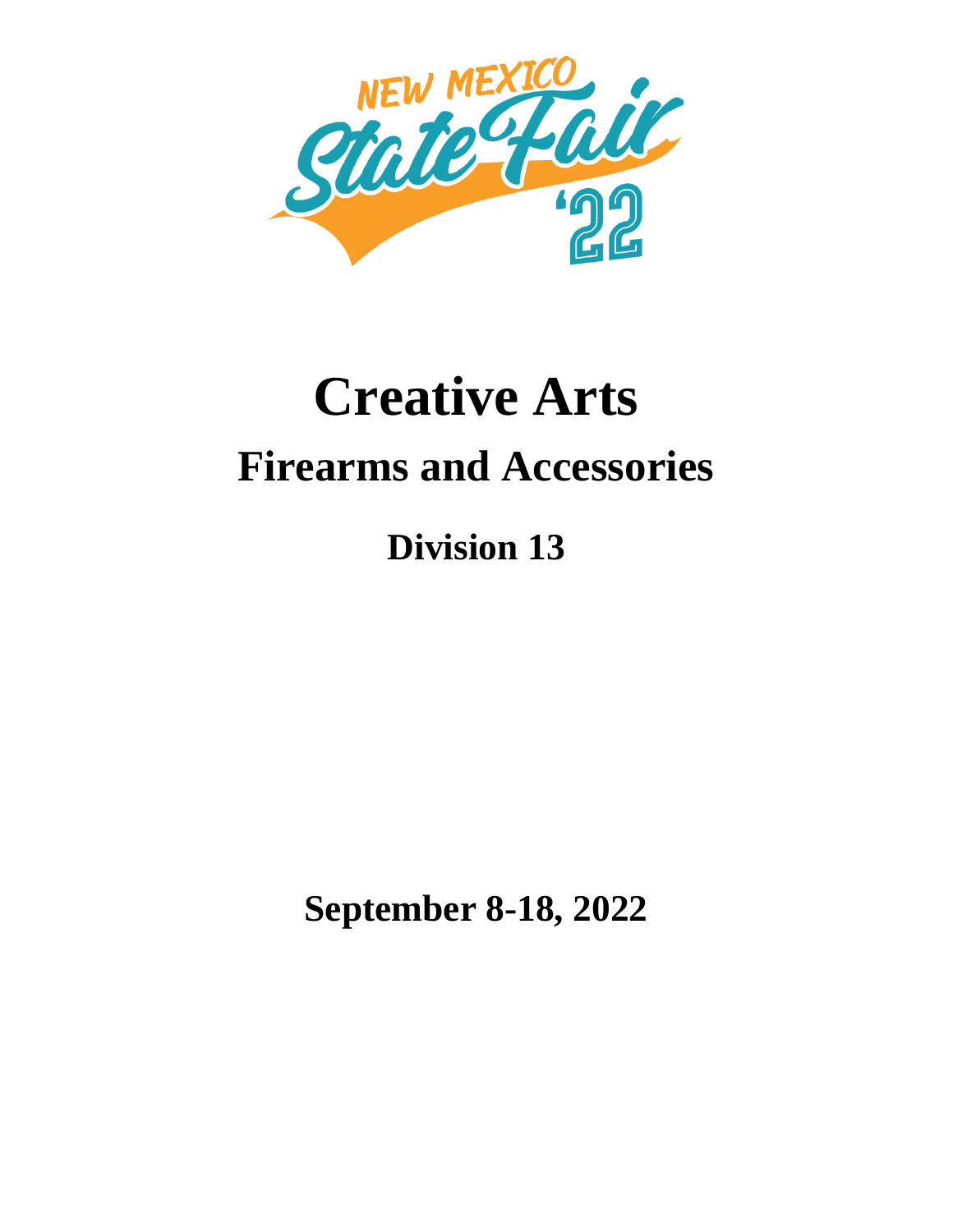# **Entry Dates**

#### **FRIDAY, AUGUST 26, 2022 9:00 AM to 5:00 PM SATURDAY, AUGUST 27, 2022 9:00 AM to 5:00 PM**

#### **ENTRY FEE: \$5.00**

## **Special Rules**

- 1. All firearms to be unloaded and be legal with respect to all City, State and Federal laws.
- 2. Weapon description and information must be printed or typed on a 3"x 5" card.
- 3. Judges' panel to consist of recognized gun collectors and authorities and will not compete for prizes.
- 4. Each entry to consist of one item (except class 10).
- 5. Only one entry per class per person.
- 6. Each item to be judged individually in each class according to the judging criteria.
- 7. Exhibitor must own entry.

# **Judging Criteria**

- a) Weapon Description
- b) Collector Interest
- c) Rarity (rated by market availability)
- d) Condition

# **Section 422 Classes 1-10**

- 1. Bayonets
- 2. Cartridges (display board not over 144 square inches)
- 3. Collection Display (3 or more items not over 1 shelf 60" x 18")
- 4. Flintlock and Percussion Handheld
- 5. Flintlock and Percussion Shoulder Fired
- 6. Metallic Cartridge Handheld
- 7. Metallic Cartridge Shoulder Fired
- 8. Other Edged Weapons
- 9. Swords